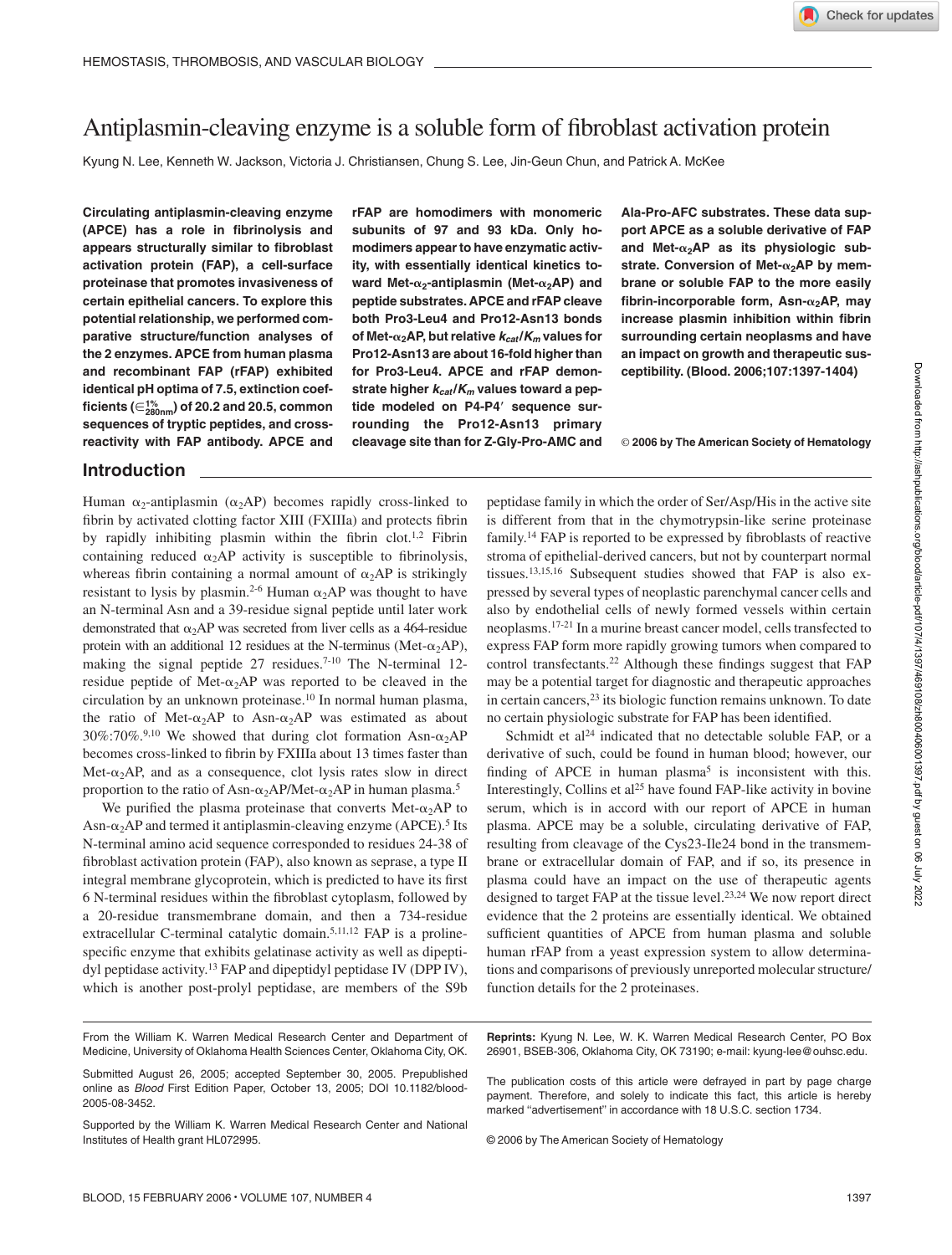# **Materials and methods**

## **Materials**

Human plasma Met- $\alpha_2$ AP was isolated from a mixture of Met- $\alpha_2$ AP and Asn- $\alpha_2$ AP using Met- $\alpha_2$ AP–specific antibody as previously described<sup>5</sup>; a percent extinction coefficient of  $\alpha_2$ AP at 280 nm of 6.70 and a molecular weight (MW) of 70 000 were used to determine molar concentration.26 Hybridoma cells secreting the F19 monoclonal antibody to FAP were purchased from American Type Culture Collection (Manassas, VA) and grown in serum-free media; the F19 antibody was purified from hybridoma cell culture media using MEP-Hypercel chromatography (Pall, East Hills, NY). An expression sequence tagged (EST) cDNA clone (GenBank accession no. AV698972) was obtained from Dr Ze-Guan Han, through the Chinese National Human Genome Center at Shanghai, China. On determining its sequence, using M13-forward and M13-reverse primers in conjunction with 4 specific primers, the EST clone was shown to contain full-length FAP cDNA (GenBank accession no. NM\_004460). Other reagents included *Pichia pastoris* expression vector  $pPICZ\alpha A$  and *P pastoris* X-33 (Invitrogen, San Diego, CA), TPCK-treated trypsin (Sigma, St Louis, MO), and Z-Gly-Pro-AMC and Ala-Pro-AFC (Bachem, Torrance, CA). 7-Amido-4 methylcoumarin (AMC) and 7-amino-4-trifluoromethylcoumarin (AFC) were obtained from MP Biochemicals (Aurora, OH). A fluorescence resonance energy transfer (FRET) peptide, Arg-Lys(DABCYL)-Thr-Ser-Gly-Pro-Asn-Gln-Glu-Gln-Glu(EDANS)-Arg was synthesized in-house as previously described.5 Asn-Gln-Glu-Gln-Glu(EDANS)-Arg was prepared as follows: (1) the Pro-Asn bond of the FRET peptide was cleaved by APCE, and (2) the fluorescent fragment, Asn-Gln-Glu-Gln-Glu(EDANS)-Arg, was purified by high-performance liquid chromatography (HPLC) and confirmed by mass and amino acid sequence analyses. Institutional review board (IRB) approval was obtained from University of Oklahoma Health Sciences Center for these studies (IRB no. 12240).

## **Isolation of APCE**

APCE was partially purified by ammonium sulfate precipitation and hydrophobic interaction chromatography as previously described.<sup>5</sup> The activity peak was applied to an immunoaffinity column made with F19 monoclonal antibody and eluted with 5 M LiCl. Based on Z-Gly-Pro-AMC cleaving activity, the active fractions were pooled and brought to 6% ammonium sulfate, applied to a phenyl-5PW column (Tosohaas, Montgomeryville, PA) equilibrated in 6% ammonium sulfate, and eluted with 12.5 mM sodium phosphate, pH 7.5. Before storing at  $-80^{\circ}$ C, glycerol was added to purified APCE to give a final concentration of 20%.

### **Construction of rFAP expression vector and transformation of** *P pastoris*

Human FAP cDNA with *XhoI* and *NotI* sites at the 5' and 3' ends, respectively, was amplified as described previously,<sup>2</sup> using 2 oligonucleotide primers (5-ATCTCTCGAGAAAAGAATTGTCTTACGCCCTTCAAG for the *XhoI* site and 5'-CAGCCGGGGCCGCTTAGTCTGACAAA-GAGAAAC for the *Not*I site) and the template full-length FAP cDNA. Using the introduced restriction sites, the amplified DNA was ligated into the  $P$  pastoris vector pPICZ $\alpha$ A for secretional expression. The expression vector was digested with *Sac*I and then transformed into *P pastoris* X-33 by the EasyComp transformation procedure (Invitrogen instruction manual). Transformants were selected on YPDS agar plates containing Zeocin 100 µg/mL.

#### **Expression and purification of recombinant FAP**

Zeocin resistants (100 colonies) were screened by determining rFAP activity in expression culture medium. The 5-mL cultures were grown overnight in buffered glycerol complex medium (BMGY medium) at 29°C and cells were harvested by centrifugation at 2000*g*. Cell pellets were resuspended with 5 mL BMMY medium, which is BMGY with 5 mL methanol per liter in place of glycerol, and then induction was continued

with fresh methanol (5 mL/L) added every 24 hours for 3 days. Z-Gly-Pro-AMC cleaving activity in the culture medium was monitored.

The yeast cells displaying highest activity were grown to  $A_{600}$  of 2 to 3 in 200 mL BMGY medium in a 2-L baffled flask at 29°C. The cells were harvested and resuspended in 200 mL BMMY medium and cultured at 29°C for 5 days and then centrifuged at 12 800*g* for 40 minutes at 4°C to pellet the yeast cells. The supernatant was filtered through  $0.1$ - $\mu$ m Millipore membranes to remove solid residuals and purified by the same procedure as described for APCE.

#### **Size exclusion chromatography**

Native molecular mass for rFAP or APCE was determined at room temperature on a Superdex-200 PC 3.2/30 column (Amersham Bioscience, Piscataway, NJ), using 50 mM sodium phosphate-150 mM NaCl, pH 7.4, at a flow rate of  $45 \mu L/min$ . Commercially obtained protein standards (Bio-Rad, Hercules, CA) were used for calibration.

## **Extinction coefficient**

APCE or rFAP concentration was determined by amino acid analysis and absorbance at 280 nm measured in 12.5 mM sodium phosphate buffer, pH 7.5. Percent extinction coefficient was expressed as  $(\epsilon_{\text{molar}}) 10 = (\epsilon_{\text{percent}}) \times$ MW, where  $\epsilon_{\text{molar}}$  (A<sub>280</sub> nm/M) and  $\epsilon_{\text{percent}}$  ( $\epsilon_{\text{280nm}}^{1\%}$ ) are molar and percent extinction coefficients and MW is the subunit molecular weight of 97 000 for APCE or 93 000 for rFAP. Percent extinction coefficients at 280 nm were calculated as 20.2 and 20.5 for APCE and rFAP, respectively.

#### **Enzyme assays**

APCE or rFAP was incubated in 25 mM sodium phosphate buffer, pH 7.5, containing 1.0 mM EDTA and 4% methanol in a total volume of 200  $\mu$ L for 20 minutes at  $22^{\circ}$ C, using as substrates Z-Gly-Pro-AMC (25-400  $\mu$ M), Ala-Pro-AFC (50-800 μM), or a FRET peptide, Arg-Lys(DABCYL)-Thr-Ser-Gly-Pro-Asn-Gln-Glu-Gln-Glu(EDANS)-Arg (5-80 µM) that was designed to contain the APCE-sensitive Pro12-Asn13 bond within the Thr9-Gln16 sequence of Met- $\alpha_2$ AP.<sup>5</sup> Fluorescence was monitored with time at excitation and emission wavelengths of 360 and 460 nm for Z-Gly-Pro-AMC and the FRET peptide, and 360 and 530 nm for Ala-Pro-AFC, using a BIO-TEK FL600 fluorescence plate reader (Winooski, VT). To obtain standard curves, dilutions of AMC, AFC, and Asn-Gln-Glu-Gln-Glu(EDANS)-Arg were prepared in the same assay buffer and corresponding fluorescence was measured. All enzyme kinetic parameters were computed by fitting data to the Michaelis-Menten equation,<sup>27</sup> using the commercially available program EZ-FIT (Perrella Scientific, Amherst, NH).

Zymography to measure gelatinase activity of APCE or rFAP was performed using gelatin zymograms, and renaturing and developing solutions (Invitrogen). Sample loading, electrophoresis, and incubation of each gel in the renaturing and developing buffers were carried out according to the accompanying protocol. After overnight incubation in the developing buffer at 37°C, each gel was stained with Coomassie brilliant blue G-250 to see the area of gelatin digestion as a clear band and rFAP or APCE protein as a darker band in the background.

#### LC/MS analysis of Met-α<sub>2</sub>AP digested by rFAP or APCE

Selected concentrations of Met- $\alpha_2$ AP were incubated with 0.85  $\mu$ g rFAP or APCE in 100  $\mu$ L of 25 mM sodium phosphate-1.0 mM EDTA buffer, pH 7.5. After incubating for 5 hours, an internal standard peptide (FRQLTSKPN-QEQV,  $0.113 \mu$ g, 144 pmol) was dissolved in the reaction mixture and cold acetone ( $4 \times$  sample volume) was added to precipitate proteins. The sample was incubated at  $-80^{\circ}$ C for 60 minutes and centrifuged for 10 minutes at 16 000*g* at 4°C to remove precipitated proteins. The supernatant was removed and dried by vacuum centrifugation and dissolved in 5% acetic acid.

Liquid chromatography-mass spectrometry (LC/MS) analysis of samples was performed on a Magic 2002 HPLC system (Michrom BioResources, Auburn, CA) equipped with a Jupiter Proteo reverse-phase column (1.0  $mm \times 150$  mm; Phenomenex, Torrance, CA). The column was equilibrated with 5% acetonitrile/water containing 0.1% TFA. On sample injection, the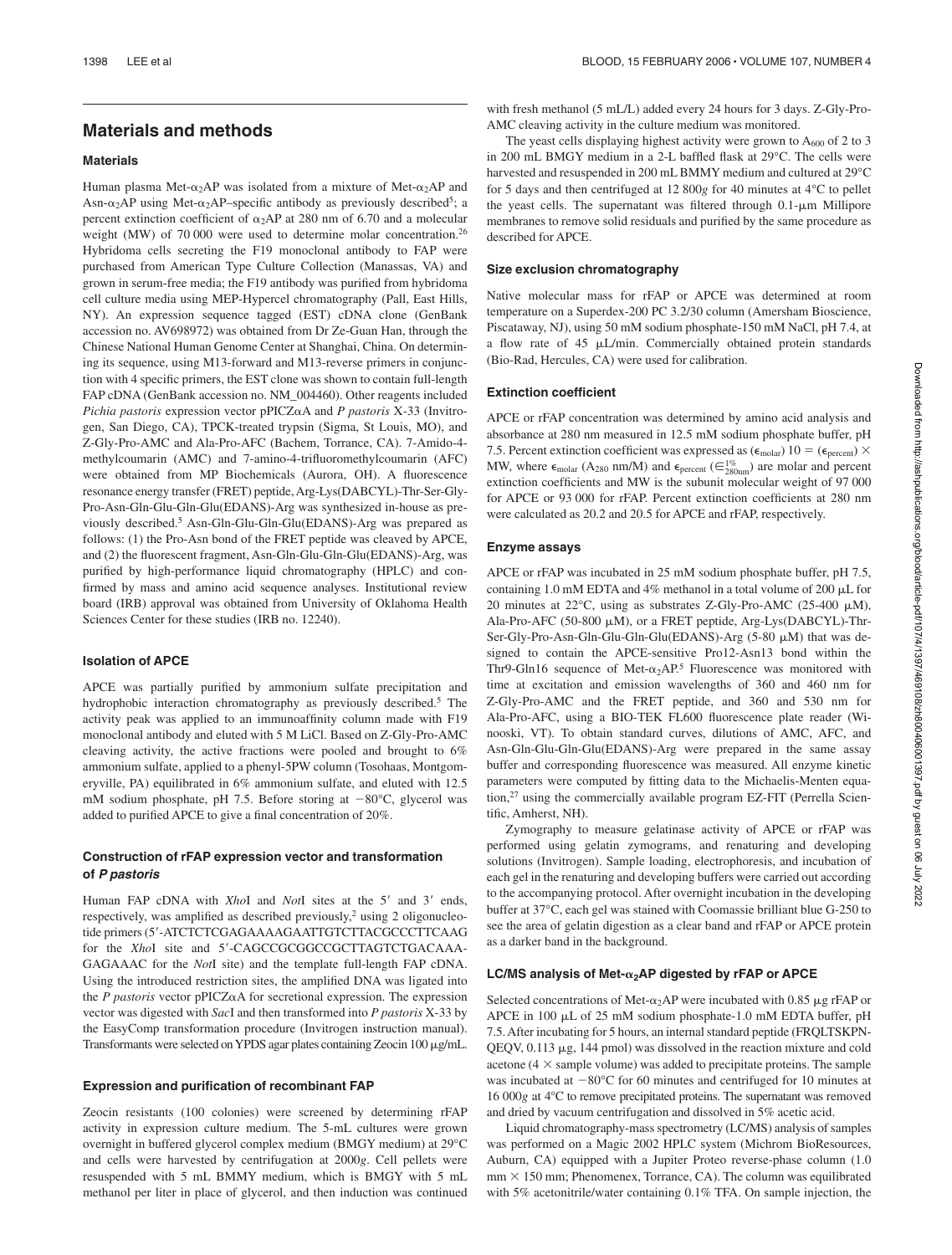solvent composition was increased to 10% acetonitrile and a linear gradient was applied to 40% acetonitrile over 60 minutes. Peptides were detected at 215-nm wavelength. The HPLC apparatus was connected to an electrospray mass spectrometer (QSTAR; Applied Biosystems, Foster City, CA) equipped with an ion spray source operated in the positive ion mode. Scanning was performed over an m/z range of 350 to 1800 amu. Both the internal standard peptide and peptide products of digestion were located by reconstructed ion current analysis of data for each peptide over a 1.5 amu window for both the singly and doubly charged forms of each peptide, based on the peptide's predicted monoisotopic molecular mass. Quantitation was performed by summing all detected isotopes of each peptide.

## **Results**

## **Expression and purification of rFAP**

We have suggested that APCE may be the N-terminally cleaved form of FAP, partially because the N-terminal 15 amino acids of APCE are identical to residues 24-38 of FAP.<sup>5</sup> Therefore, the 23 residues were removed by amplifying the coding region of full-length FAP cDNA between amino acid residues 24 and 760. Using the amplified DNA and  $P$  *pastoris* vector  $pPICZ<sub>\alpha</sub>A$ , the expression vector was constructed for secretion of rFAP into media. Figure 1A shows that purified rFAP or APCE gives a single band of 93 kDa or 97 kDa, respectively, on reduced sodium dodecyl sulfate–polyacrylamide gel electrophoresis (SDS-PAGE). Identical patterns for both enzymes were also observed in the absence of reducing agent. Figure 1B shows that the F19 monoclonal antibody to FAP13 cross-reacts with both APCE and rFAP.

Our purification process for rFAP produced about 42  $\mu$ g of pure protein from 1 L culture media to give a 17% yield. Protein concentration of rFAP or APCE was calculated using percent extinction coefficients of 20.5 or 20.2, respectively, at 280 nm as determined by us. Figure 2 shows the effects of pH on the specific activity of rFAP and APCE. At this time we have no explanation for the wide range of enzyme activity over the pH spectrum examined these studies. For each enzyme, the pH optimum was 7.5 for the



**Figure 1. SDS-PAGE and Western blot analysis of purified APCE and rFAP.** (A) Coomassie-stained reduced SDS-PAGE analysis on a 4% to 12% gradient gel. (B) Western blot of a duplicate gel to that in panel A, using a monoclonal antibody (F19) to native FAP. Although the loading in each lane (1.4  $\mu$ g protein) is equivalent, the F19 antibody appears to bind rFAP to a greater extent, possibly relating to differences in glycosylation.



**Figure 2. pH curve.** FRET peptide, Arg-Lys(DABCYL)-Thr-Ser-Gly-Pro-Asn-Gln-Glu-Gln-Glu(EDANS)-Arg was incubated with purified APCE or rFAP at the indicated pH. Two buffer systems were used: 0.1 M sodium phosphate for the pH range 5.8-7.5 and 0.1 M Tris-HCl for the pH range 7.9-9.0; each value represents the average of duplicate incubations. One unit of enzyme activity is defined as picomoles of Asn-Gln-Glu-Gln-Glu(EDANS)-Arg released per minute at 22°C.

cleavage of the Pro-Asn bond in the FRET peptide substrate, Arg-Lys(DABCYL)-Thr-Ser-Gly-Pro-Asn-Gln-Glu-Gln-Glu(E-DANS)-Arg. Both enzymes also showed the same pH optima with the substrate Z-Gly-Pro-AMC (data not shown).

#### **Sequence analysis of rFAP and APCE**

The N-terminal amino acid sequences of rFAP and APCE were determined by using an automated protein sequencer. As shown in Figure 3, the N-terminal sequence of purified rFAP (EENTM-RALTL, FAP residues 35-44) is different from the N-terminal sequence of APCE (IVLRPSPVHNSEENT, FAP residues 24-38). Although the N-terminal amino acid of rFAP was expected to be Ile24, in fact, it was Glu35. Various constructs were designed with a His(6)- or Glu-Ala-His (6)-tag attached N-terminally, or not at all, and every instance resulted in the expression of a stable, active enzyme, but with the same dominant N-terminal sequence. A dominant amino acid sequence of 10 amino acid residues (EENTM-RALTL, residues 35-44) and a minor sequence containing residues 29-37 (SRVHNXEEN) were obtained in about an 80:20 ratio, indicating the homogeneity of purified rFAP and suggesting that 11 N-terminal residues had been deleted or cleaved during culture or enzyme preparation. As can be seen in Figure 1A, molecular size determination of rFAP (93 kDa) and APCE (97 kDa) by SDS-PAGE support rFAP as being smaller, probably due to glycosylation differences between human and yeast-expressed proteins and the deletion of 11 N-terminal residues. To compare the internal sequences of rFAP andAPCE, each protein was subjected to SDS-PAGE, reduced, alkylated, and digested with trypsin.28 Each trypsin digest was analyzed by LC/MS-mass spectrometry (LC/MS/MS) to obtain molecular weights and MS/MS fragment ion spectra to use with the MASCOT MS/MS ion search engine to query the NCBI comprehensive nonidentical protein database (http://www.matrixscience.com/ cgi/search\_form.pl?FORMVER =  $2&SEARCH = MIS$ ). As shown in Figure 3, amino acid sequences of peptides obtained from trypsin digests of rFAP and APCE are identical to the sequence derived from FAP cDNA sequence.

#### **Homodimer formation required for APCE or rFAP activity**

FAP appears to be composed of two 97-kDa identical subunits in a homodimeric structure, suggested as necessary for both dipeptidyl peptidase and gelatinase activities.11,13 Definitive data, however, showing that dimerization is required for activity are lacking. As shown in Figure 4, we examined this directly using zymography and size exclusion chromatography. When boiled in SDS, APCE and rFAP showed 97- and 93-kDa bands, respectively, and given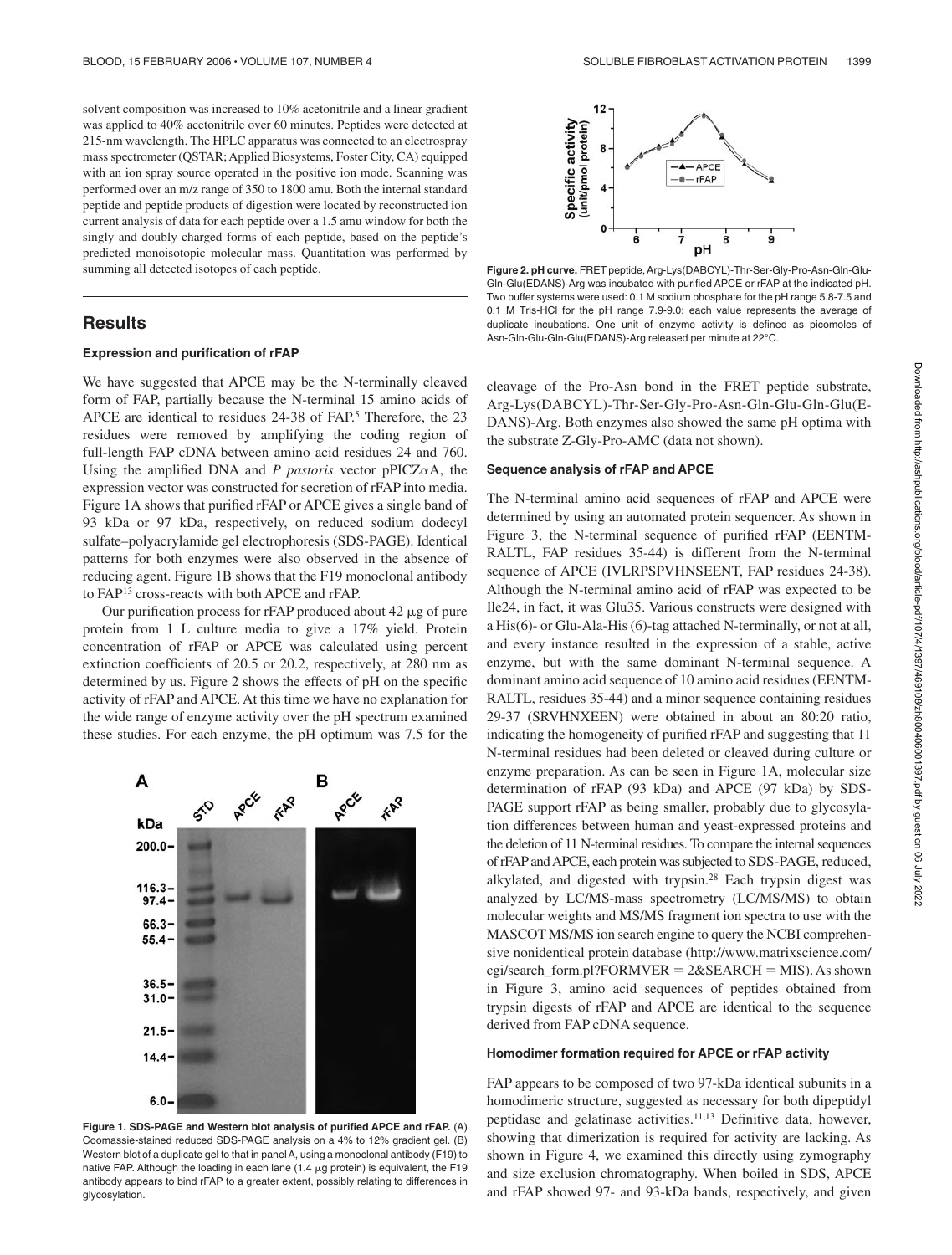100 FAP .<br>MKTWVKIVFG VATSAVLALL VMCIVLRPSR VHNSEENTMR ALTLKDILNG TFSYKTFFPN WISGQEYLHQ SADNNIVLYN IETGQSYTIL SNRTMKSVNA **APCE IVI PPSP VHNSEENT IFA** 101 200 SNYGLSPDRQ FVYLESDYSK LWRYSYTATY YIYDLSNGEF VRGNELPRPI QYLCWSPVGS KLAYVYQNNI YLKQRPGDPP FQITFNGREN KIFNGIPDWV FAP YSYTATY YIYDLSNGEF VRGNELPRPI QYLCWSPVGS KLAYVYQNNI YLKQRPGDPP FQITFNGR **APCE Q FVYLESDYSK IFNGIPDWV O PUVI P** 300 201 FAP YEEEMLATKY ALWWSPNGKF LAYAEFNDTD IPVIAYSYYG DEQYPRTINI PYPKAGAKNP VVRIFIIDTT YPAYVGPQEV PVPAMIASSD YYFSWLTWVT **APCE YEEEMLATKY ALWWSPNGK TINI PYPK** Y ALI 301 DERVCLOWLK RVONVSVLSI CDFREDWOTW DCPKTOEHIE ESRTGWAGGF FVSRPVFSYD AISYYKIFSD KDGYKHIHYI KDTVENAIOI TSGKWEAIN **FAP** 

**IFSD KDGYKHIHYI KDTVENAIQI TSGKWEA APCE VCLQWLK EDWQTWDCPI rFAI** 401 500 FAP FRVTQDSLFY SSNEFEEYPG RRNIYRISIG SYPPSKKCVT CHLRKERCQY YTASFSDYAK YYALVCYGPG IPISTLHDGR TDQEIKILEE NKELENALKN **APCE FRVTODSLFY SSNEFEEYPG R ISIG SYPPSKKCVT CHLR YYALVCYGPG IPISTLHDGR ILEE NKELENALK** FAP IQLPKEEIKK LEVDEITLWY KMILPPQFDR SKKYPLLIQV YGGPCSQSVR SVFAVNWISY LASKEGMVIA LVDGRGTAFQ GDKLLYAVYR KLGVYEVEDQ **APCE K LEVDEITLWY KMILPPQFDR CSQSVR SVFAVNWISY LASKEGMVIA LVDGR LLYAVYR LGVYEVEDG LL YAWYR** LG 601 700 FAP ITAVRKFIEM GFIDEKRIAI WGWSYGGYVS SLALASGTGL FKCGIAVAPV SSWEYYASVY TERFMGLPTK DDNLEHYKNS TVMARAEYFR NVDYLLIHGT

**APCE ITAVRKFIEM GFIDEKR FMGLPTK** 

760

FAP ADDNVHFQNS AQIAKALVNA QVDFQAMWYS DQNHGLSGLS TNHLYTHMTH FLKQCFSLSD **APCB IFI** 

> boltegr App A kDa<br>200.0  $\frac{116.3}{97.4}$ 66.3  $55.4$ 36.5 **SDS** present No SDS  $\mathbf c$ C d  $\overline{a}$ Relative Absorbance 280 nm ecular Weight (kDa)  $\overline{20}$  $\mathbf{0}$  $10$ 30 Time (min)

**Figure 4. Comparison of APCE with rFAP for molecular size and gelatinase**  $activity.$  A protein load of 1.4  $\mu$ g was applied to each electrophoretic lane. Each was stained with Coomassie brilliant blue G-250. Clear zones are due to gelatinase activity. (A) Electrophoresis in the presence of SDS on polyacrylamide gel containing copolymerized gelatin*.* (B) Electrophoresis in the absence of SDS, but on the identical type of gel. Comparable gelatinolysis is observed for the 2 enzymes; however, the mobilities of the single broad zones of lysis differ slightly and cannot be related to molecular weight standards because electrophoresis was done without SDS. (C) Analytical size exclusion chromatography of APCE (blue) and rFAP (red). Standard (black): a, thyroglobulin (670 kDa); b,  $\gamma$ -globulin (158 kDa); c, ovalbumin (44 kDa); and d, myoglobin (17 kDa). The inset shows a standard plot of the logarithmic molecular weight against the elution volume (Ve)/void volume (Vo).

complete denaturation, no gelatinase activity was observed (Figure 4A). However, nonboiled samples, from which SDS was removed by incubating the zymogram-gelatin gel in a renaturing buffer after electrophoresis (Figure 4A), clearly showed both 170-kDa and 180-kDa gelatinase activities for APCE and rFAP, respectively. Also noted were remaining inactive 97-kDa and 93-kDa monomer bands for both enzymes, which despite renaturation efforts, lacked gelatinase activity. The molecular size of APCE was consistent with prior reports of 175 kDa for enzymatically active FAP homodimer and 95 kDa for the inactive monomer.<sup>11,13,29</sup> Without SDS in the samples, the gelatinase activity band of rFAP migrated slightly slower than that of APCE, and both band intensities increased about 20-fold compared with nonboiled SDS-containing sample bands; monomeric bands were not apparent (Figure 4B). Although by SDS-gel electrophoreses the monomer band of APCE migrates more slowly than that of rFAP (Figure 4A), the dimeric form of APCE migrates faster than that of rFAP in the non-SDS gel (Figure 4B). We speculate that this may be due to the negative surface charge of APCE being higher than for rFAP due to differences in glycosylation. Similar size discrepancy has been reported in native and recombinant DPP IV proteins, which are in the same S9b peptidase family as FAP.30 Using size exclusion chromatography, we also assessed whether APCE or rFAP remains as an enzymatically active dimer in phosphate-buffered saline, pH 7.4. As shown in Figure 4C, APCE is present as a 175-kDa protein peak, whereas rFAP gives a 153-kDa peak. No other peaks are present, particularly in the monomeric 95-kDa range. The rFAP peak showed a broader mass distribution than APCE that is probably due to heterogeneous glycosylation by the yeastexpression system.31 The broader peak observed for rFAP on size exclusion chromatography is also consistent with the broader band for rFAP by SDS-PAGE when compared to APCE (Figure 1). Both the 175-kDa and 153-kDa peak fractions have gelatinase and Ala-Pro-AFC–cleaving activities. These data from zymography and size exclusion chromatography suggest that homodimers are required for enzymatic activity and monomers lack such function.

**Figure 3. Sequence alignment.** FAP sequence (black) from GenBank (accession no. NM\_004460) aligned with APCE (blue) and rFAP (red) N-terminal sequences and tryptic peptides characterized by LC/MS/ MS.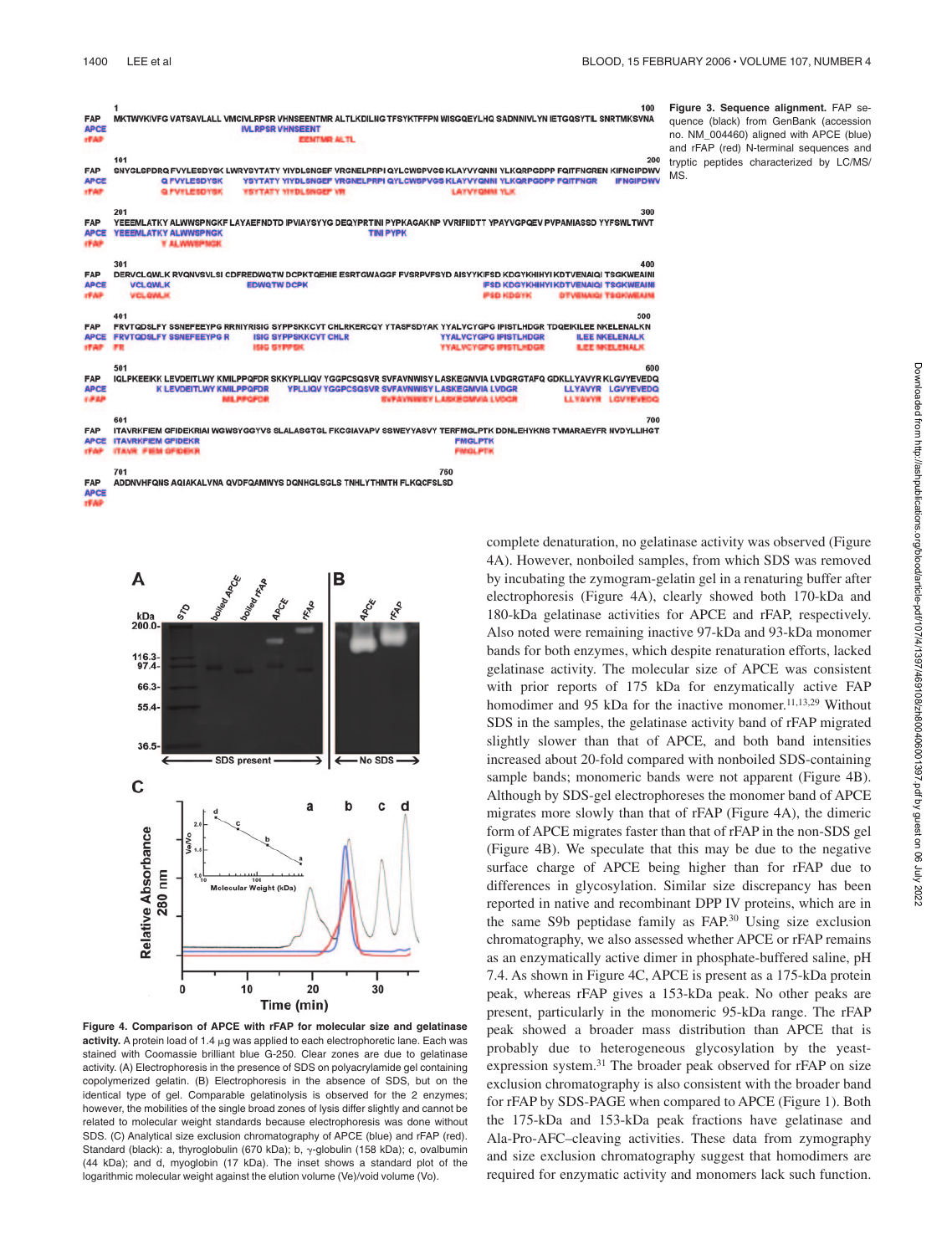#### **Substrate specificity of rFAP and APCE**

To determine if rFAP has the same specificity as APCE, enzymatic activities of rFAP and APCE were compared using selected synthetic peptides as substrates (Table 1). These analyses clearly demonstrated that rFAP possesses the same, or closely similar, kinetic parameters as APCE. For Z-Gly-Pro-AMC substrate, human rFAP and APCE have  $K_m$  values of 0.101 mM and 0.124 mM. These values are about 2-fold smaller when compared to a  $K<sub>m</sub>$  of 0.270 mM for bovine FAP toward Z-Gly-Pro-AMC.<sup>25</sup> Using Z-Gly-Pro-AMC, we determined *kcat* values for human rFAP and APCE to be 30.5 minute<sup>-1</sup> and 32.2 minute<sup>-1</sup>;  $k_{cat}$  for bovine FAP has not been reported. For Ala-Pro-AFC substrate, human rFAP and APCE have  $K_m$  and  $k_{cat}$  values of 0.323 mM and 64.7 minute<sup>-1</sup> and  $0.272 \text{ mM}$  and  $59.7 \text{ minute}^{-1}$ , respectively, in contrast to  $0.20$  $mM$  and 120 minutes<sup>-1</sup>, which Sun et al<sup>32</sup> reported for full-length human rFAP. The modest discrepancies between our data and theirs are likely due to different buffer pHs used in the 2 sets of experiments. Also, compared to their full-length rFAP, our Nterminal for rFAP was shorter by 34 amino acids, thus lacking the cytosolic and transmembrane domains, which could have diminished solubility and affected kinetic parameters. The kinetic efficiencies ( $k_{cat}/K_m$  values) of rFAP and APCE for cleavage of Z-Gly-Pro-AMC, Ala-Pro-AFC, and FRET peptide are essentially the same toward each substrate. However, the  $k_{cat}/K_m$  value for cleavage of FRET peptide, remembering that it is modeled on the sequence surrounding the APCE-cleavage site (Pro12-Asn13) of Met- $\alpha_2$ AP, is about 8-fold higher than for Z-Gly-Pro-AMC and about 12-fold higher than for Ala-Pro-AFC.

### Met-<sub>α2</sub>AP cleavage by rFAP

Because our kinetic studies and FRET peptide data suggested that rFAP, just as APCE,<sup>5</sup> may specifically cleave Met- $\alpha_2$ AP at Pro12-Asn13, rFAP was incubated with Met- $\alpha_2$ AP and the mixture examined at selected times by Western blot analysis. As demonstrated in Figure 5A, the intensity of the Met- $\alpha_2$ AP band decreased with time when immunoblotted with a specific antibody to the 12-residue N-terminal peptide of Met- $\alpha_2$ AP.<sup>5</sup> Figure 5B, however, shows that a blot immunostained with an antibody that detects both N-terminal forms of  $\alpha_2$ AP did not change through the entire time course, and bands suggesting fragmentation were never generated. N-terminal analyses of the 0-hour sample showed only the Met- $\alpha_2$ AP sequence, MEPLGRQLTSGP, whereas the 7-hour sample had only the Asn- $\alpha_2$ AP N-terminal sequence, NQEQVSPLTLLK. These data indicate that rFAP, like APCE, specifically cleaves the Pro12-Asn13 bond of Met- $\alpha_2$ AP.

Given cleavage of the Pro12-Asn13 bond in Met- $\alpha_2$ AP, we questioned whether the Pro3-Leu4 bond might also be cleaved during incubation with rFAP. This prompted the use of LC/MS to analyze peptides generated during incubation of rFAP with Met-  $\alpha_2$ AP. Figure 6A (internal standard peptide [IS] plus Met- $\alpha_2$ AP



| <b>Substrate</b>    | <b>rFAP</b>       |                             |                                | <b>APCE</b>       |                               |                                |
|---------------------|-------------------|-----------------------------|--------------------------------|-------------------|-------------------------------|--------------------------------|
|                     | $K_m$ , mM        | $k_{cat}$ min <sup>-1</sup> | $k_{cat}/K_m$<br>$min^{-1}/mM$ | $K_m$ , mM        | $k_{cat}$ , min <sup>-1</sup> | $k_{cat}/K_m$<br>$min^{-1}/mM$ |
| Z-Gly-Pro-AMC       | $0.101 \pm 0.018$ | $30.5 \pm 3.2$              | $306 \pm 38$                   | $0.124 \pm 0.024$ | $32.2 \pm 7.1$                | $260 \pm 13$                   |
| Ala-Pro-AFC         | $0.323 \pm 0.052$ | $64.7 \pm 4.6$              | $202 \pm 18$                   | $0.272 \pm 0.014$ | $59.7 \pm 8.1$                | $218 \pm 19$                   |
| <b>FRET</b> peptide | $0.029 \pm 0.004$ | $72.2 \pm 12.5$             | $2491 \pm 159$                 | $0.026 \pm 0.005$ | $63.4 \pm 10.1$               | $2445 \pm 109$                 |

Each value is the mean  $\pm$  SD of 3 experiments.

FRET peptide is Arg-Lys(DABCYL)-Thr-Ser-Gly-Pro-Asn-Gln-Glu-Gln-Glu(EDANS)-Arg.



**Figure 5. Immunoblots of Met-α<sub>2</sub>AP cleaved by rFAP to Asn-α<sub>2</sub>AP.** Met-α<sub>2</sub>AP was incubated with purified rFAP (0.2  $\mu$ g) for selected times as shown at the top of each lane. At each time the incubation mixture was analyzed using 2 different antibodies. (A) rFAP diminished Met- $\alpha_2$ AP band intensity with time as determined by immunoblotting with an antibody specific for the N-terminal peptide of Met- $\alpha_2$ AP. (B) The  $\alpha_2$ AP band intensity was not diminished when blotted by an antibody to the C-terminal region common to both Met- $\alpha_2$ AP and Asn- $\alpha_2$ AP.

incubated without rFAP) and Figure 6B (IS plus Met- $\alpha_2$ AP incubated with rFAP) each depict LC/MS total ion current analysis of the digest between retention times of 9 and 23 minutes. In Figure 6A, IS shows the expected peak. In Figure 6B, when Met- $\alpha_2$ AP was incubated with rFAP, the control IS and the N-terminal 12 amino acid peptide (M1-P12), MEPLGRQLTSGP, and its oxidized form, M1(o)-P12, were observed. As shown in Figure 6C, a 9-residue L4-P12 peptide (LGRQLTSGP) that is clearly a cleavage product of the N-terminal 12 amino acids was located by reconstructed ion current analysis over a 1.5-amu window for the doubly charged form of the peptide based on its predicted monoisotopic molecular mass. The amounts of M1-P12, M1(o)-P12, and L4-P12 peptides were determined by comparison of each peak area with the IS peak area, 144 pmol of IS having been added to each sample. As shown in Figure 7, cleavage rates of the Pro3-Leu4 bond and the Pro12-Asn13 bond in Met- $\alpha_2$ AP by rFAP or APCE were determined by the amount of generated L4-P12 peptide, and the sum of L4-P12, M1-P12, and M1(o)-P12 peptides, assuming that the Pro12-Asn13 bond is cleaved before Pro3-Leu4. Cleavage rates of Pro3-Leu4 and Pro12-Asn13 increased linearly with substrate concentrations up to  $8 \mu M$ . Under competitive conditions, the ratio of hydrolytic rates of each cleavage site can be described as a relative  $k_{cat}/K_m$  value.<sup>33</sup> Based on cleavage rates of Pro3-Leu4 and Pro12-Asn13 in the presence of 2, 4, or 8  $\mu$ M Met- $\alpha_2$ AP, the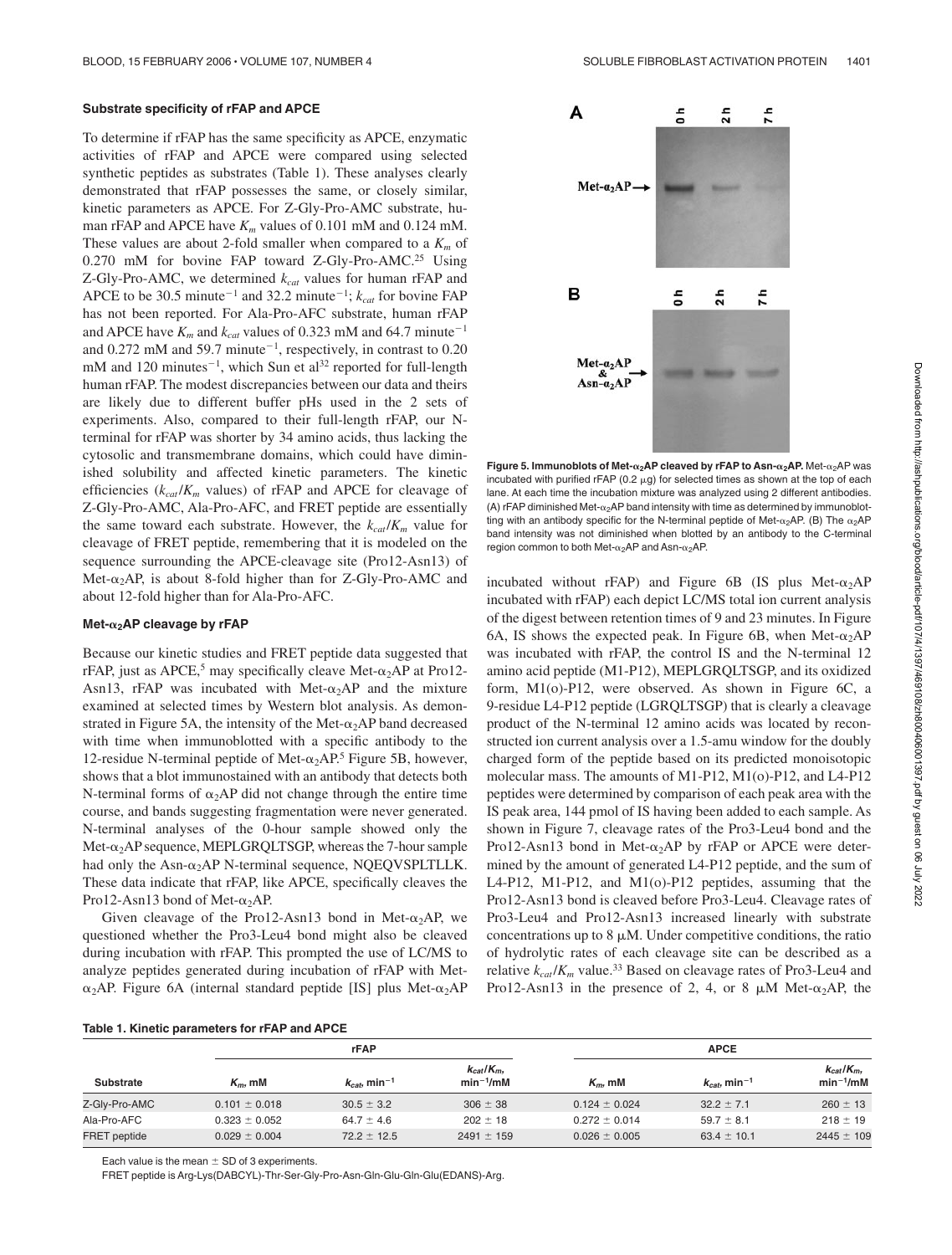

**Figure 6. LC/MS analysis of peptides released from the rFAP digest of**  $Met-<sub>α</sub>AP.$  (A) Total ion current (m/z = 350-1800 amu) of a control sample containing Met- $\alpha_2$ AP but lacking rFAP, showing only an internal standard peak (IS). (B) Total ion current of Met- $\alpha_2$ AP incubated with rFAP: IS, oxidized N-terminal 12 amino acid M1(o)-P12 peptide and the 12 amino acid M1-P12 peptide are observed. (C) Reconstructed ion currents (464.4-465.9 amu) of the rFAP-treated sample for the doubly charged ions represented the L4-P12 peptide, indicating the presence of an additional cleavage site within the N-terminal 12 residue peptide.

relative  $k_{cat}/K_m$  values for Pro3-Leu4 and for Pro12-Asn13 were determined for each substrate concentration and averaged for each of the bond cleavages to yield: for rFAP, 1 and 16.6  $\pm$  1.2 (mean  $\pm$ standard deviation [SD]), whereas for APCE, the relative  $k_{cat}/K_m$ for Pro3-Leu4 and for Pro12-Asn13 were 1 and  $16.3 \pm 3.2$ (mean  $\pm$  SD).

# **Discussion**

The major goals of this study were to determine if APCE is a soluble form of FAP and to systematically characterize the molecular and kinetic properties of both enzymes. Despite the identity of limited amino acid sequences we previously reported for APCE and FAP,<sup>5</sup> concern remained about differences between the 2; namely, FAP has a 23-residue N-terminal extension with Met at the N-terminus, whereas APCE has Ile as its N-terminus (corresponding to Ile24 in FAP), cleaves Met- $\alpha_2$ AP and circulates in blood, unlike what has been reported for FAP.<sup>24</sup> Our initial approach was to develop methods for obtaining sufficient amounts of apparently homogenous APCE from human plasma for characterization. Purification yields of APCE from human plasma were improved 4-fold, using a modification of our previous method.5 To date, efforts at structure/function analyses have been limited by low yields of FAP from baculovirus or mammalian cell expression systems and, in addition, by uncertain purity. We chose the *P pastoris* expression system and found that rFAP was secreted into culture media from which we could obtain about  $42 \mu g$  pure rFAP per liter. Pure rFAP, possessing only amino acid sequence deduced from FAP cDNA, was found to be a soluble, stable, and active enzyme. Our yield of purified protein was about 5-fold greater than that reported for insect cells with recombinant baculovirus expressing the 760-residue full-length protein.<sup>32</sup> Chinese hamster ovary cells expressing full-length FAP provided only trace amounts of recombinant protein.34

Based on comparison of APCE and rFAP amino acid sequences to the published sequence for FAP cDNA, we found that APCE and rFAP each contained only the extracellular C-terminal catalytic domain and no N-terminal cytoplasmic or transmembrane domains; although rFAP is N-terminally shorter by 11 amino acids, it has the same specific activity as APCE. In-gel tryptic digestion and then LC/MS/MS analyses were used to characterize peptides from APCE and rFAP. The analyses identified 30 peptides from APCE and 21 from rFAP, equivalent to 48% and 30%, respectively, of the amino acid sequence predicted from FAP cDNA (Figure 3). APCE and rFAP were both purified using the F19 monoclonal antibody specific for FAP,<sup>35</sup> and both enzymes were recognized by the same antibody in Western blot analyses (Figure 1B). Hence, data comparing amino acid sequences and antibody cross-reactivities support APCE being a soluble derivative of membrane-bound FAP.

We examined whether a homodimeric structure for APCE or rFAP is required for gelatinase and dipeptidyl peptidase activities, using gelatin zymography and size exclusion chromatography. The homodimeric form of rFAP or APCE cleaves gelatin, Ala-Pro-AFC and Z-Gly-Pro-AMC, whereas monomers of either had no such activities. Although previous data suggested that homodimer formation was needed for enzymatic function, $11,13,29$  this could only be inferred from zymography that could not provide molecular weight data and no size exclusion chromatography was done; hence, homodimer structure remained uncertain. The recently published crystal structure of FAP showed that the enzymatically active, soluble form of recombinant FAP expressed by a baculovirus system is a homodimer, but whether monomers have enzymatic activity was not reported.36 Each subunit comprises 2 distinct domains, an  $\alpha/\beta$ -hydrolase domain (residues 27-53 and 493-760) and a  $\beta$ -propeller domain (54-492).<sup>36</sup> Based on its crystal structure, a small region of the propeller (residues 232-258) and 3 regions of the hydrolase domain (residues 651-657, 706-731, and 737-757) can be predicted to participate in the dimerization of FAP. One might speculate that based on this information, homodimers should be separable into monomers by site-directed mutagenesis or peptides that disrupt dimerization so that it could be determined if monomers possess enzymatic activity, but as yet, this has not been done with FAP. Data in the present study, however, suggest that monomers lack enzymatic activity, reinforcing the speculation that if a peptide inhibitor were designed to compete with dimer interface sequences, and thereby prevent dimerization, then it might be possible to abate FAP activity in pathologic conditions such as certain neoplasms.<sup>23,37,38</sup>

Although our data support that APCE is soluble FAP and that its homodimeric structure appears to be required for activity expression, we also explored whether the enzymes shared substrate specificities. The synthetic substrates, Ala-Pro-AFC and Z-Gly-Pro-AMC, and the FRET peptide, synthesized to contain P4-P4 residues of Met- $\alpha_2$ AP (Table 1), were used for kinetic assessments. We determined that each enzyme had a pH 7.5 optimum at which



Figure 7. rFAP or APCE-catalyzed cleavage of Met- $\alpha_2$ AP as a function of **Met-α<sub>2</sub>AP concentration.** Cleavage rates are given in picomoles of peptides released per hour for 1 pmol enzyme.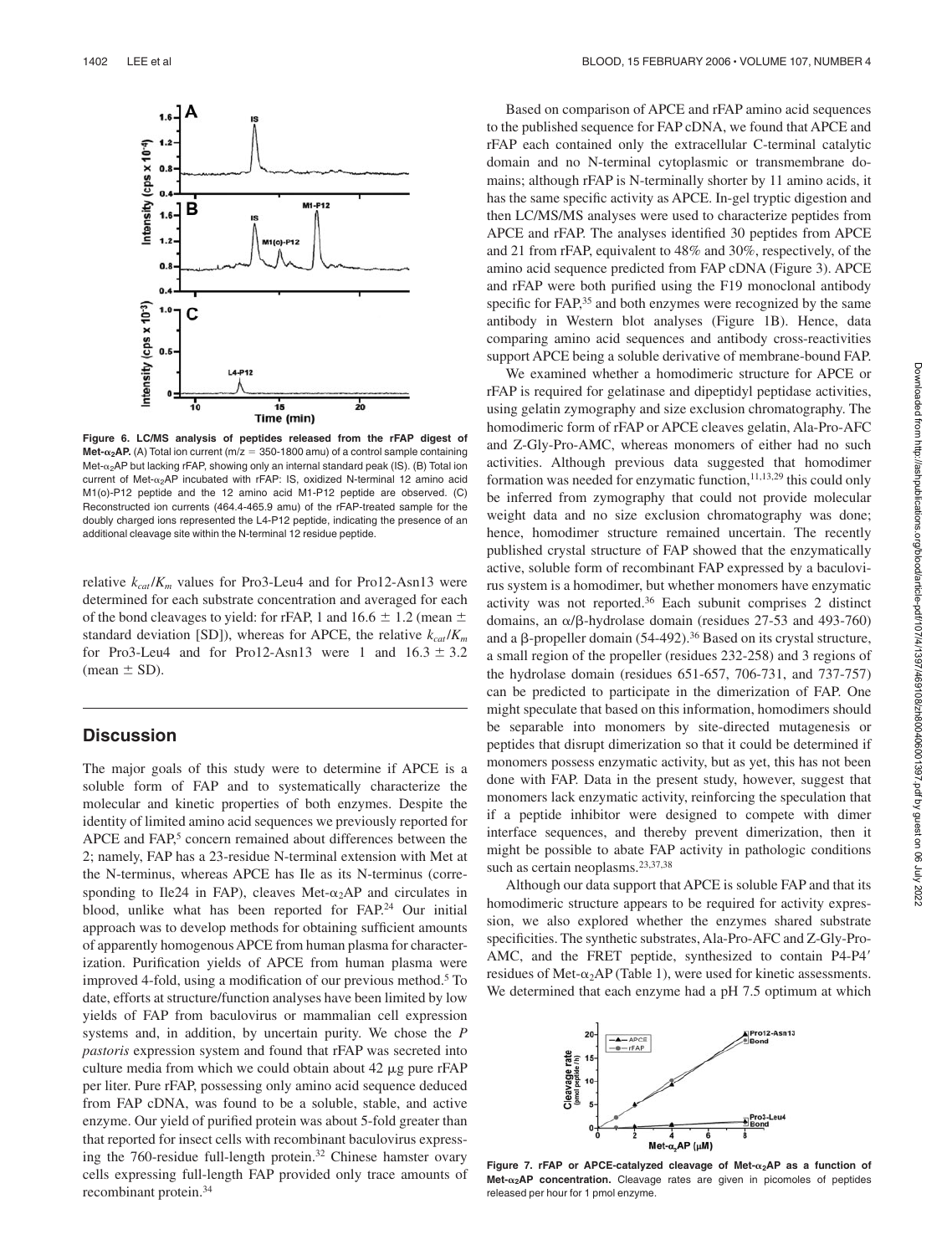all kinetic analyses were then performed. Enzyme concentrations and *kcat* values were calculated using the subunit molecular weights and extinction coefficients as we determined for APCE and rFAP. The kinetic parameters for each enzyme were identical within acceptable error, which again supports rFAP and APCE being essentially the same enzyme. FAP has been reported to prefer Ala-Pro-AFC over Lys-Pro-AFC, and Gly-Pro-AFC.13 Z-Gly-Pro-AMC, essentially representing a tripeptide, has a 2 to 3 times higher affinity for both rFAP and APCE than does Ala-Pro-AFC (Table 1), which suggests that both enzymes are actually endoproteinases with the ability to cleave bonds very near the N-terminus of the substrate. The FRET peptide has the highest affinity among the 3 substrates for rFAP and APCE, and the kinetic efficiency  $(k_{c,d}/K_m)$  of rFAP and APCE toward this substrate is the highest, indicating that other residues within the P4-P4' region must contribute to the substrate specificity of both enzymes.<sup>39</sup>

rFAP, just as APCE, also cleaves the Pro12-Asn13 bond of Met- $\alpha_2$ AP. Initially for calculating kinetic parameters, we tried to quantitate a large fragment (residues 13-464) from the cleavage of Met- $\alpha_2$ AP by densitometric scanning of time-dependent disappearance of Met- $\alpha_2$ AP bands on immunoblots. But due to the large inherent error we encountered with this method, we elected to quantitate the N-terminal cleavage product (residues 1-12; MEPL-GRQLTSGP) of the Pro12-Asn13 bond of Met- $\alpha_2$ AP by LC/MS. We found small amounts of cleavage products corresponding to L4-P12 peptide and an oxidized version of the M1-P12 peptide along with the expected peptide M1-P12, all of which complicated data analyses for determining reliable individual  $K<sub>m</sub>$  and  $k<sub>cat</sub>$  values for rFAP or APCE toward the Pro12-Asn13 bond of Met- $\alpha_2$ AP. Under competitive situations, however, the substrate preference of an enzyme can be expressed as relative  $k_{ca}/K_m$  values,<sup>33</sup> which yields a value ratio of the Pro3-Leu4 bond and the Pro12-Asn13 bond as about 1:16. The big difference in the relative  $k_{cat}/K_m$  values can be explained by Gly and Asn (P2 and P1) being more preferred by APCE (soluble FAP) than are Glu and Leu (P2 and P1), the latter characterizing the Pro3-Leu4 bond region.39

Soluble FAP (APCE) circulating in human plasma appears to have a role in making  $\alpha_2$ AP more efficient for protection of extravascular fibrin that forms as a host defense to staunch hemorrhage.<sup>5</sup> Because the source of the plasma form of this enzyme was uncertain, it seemed important to know if cell membrane-bound FAP, wherever expressed in vivo under normal conditions, might be shed to somehow enter the circulation. We reasoned that if APCE is indeed a soluble form of FAP, the 2 should be virtually identical. Endothelial cells might produce this enzyme, but whereas cultured endothelial cells have been reported to express FAP mRNA, translation of FAP protein was not documented.17 FAP is not expressed by normal human liver, but in the cirrhotic liver a strong correlation exists between FAP expression and severity of liver fibrosis.34,40 Our results support soluble FAP as a derivative of membrane-bound FAP, with a role in human fibrinolysis, but otherwise, the origin and additional functions of membrane-bound or soluble FAP under normal conditions remain enigmatic.

# **References**

- 1. Kimura S, Aoki N. Cross-linking site in fibrinogen for  $\alpha_2$ -plasmin inhibitor. J Biol Chem. 1986;261: 15591-15595.
- 2. Lee KN, Lee CS, Tae WC, Jackson KW, Christiansen VJ, McKee PA. Cross-linking of wild-type and mutant  $\alpha_2$ -antiplasmins to fibrin by activated factor XIII and by a tissue transglutaminase. J Biol Chem. 2000;275:37382-37389.
- 3. Lee KN, Lee SC, Jackson KW, Tae WC, Schwartzott DG, McKee PA. Effect of phenylglyoxal-modified  $\alpha_2$ -antiplasmin on urokinase-induced fibrinolysis. Thromb Haemost. 1998;80:637-644.
- 4. Lee KN, Tae WC, Jackson KW, Kwon SH, McKee PA. Characterization of wild-type and mutant  $\alpha_2$ antiplasmins: fibrinolysis enhancement by reactive site mutant. Blood. 1999;94:164-171.
- 5. Lee KN, Jackson KW, Christiansen VJ, Chung KH, McKee PA. A novel plasma proteinase potentiates  $\alpha$ -antiplasmin inhibition of fibrin digestion. Blood. 2004;103:3783-3788.
- 6. Moroi M, Aoki N. Isolation and characterization of  $\alpha$ -plasmin inhibitor from human plasma. A novel proteinase inhibitor which inhibits activator-induced clot lysis. J Biol Chem. 1976;251:5956- 5965.
- 7. Collen D. Identification and some properties of a new fast-reacting plasmin inhibitor in human plasma. Eur J Biochem. 1976;69:209-216.
- 8. Mullertz S, Clemmensen I. The primary inhibitor of plasmin in human plasma. Biochem J. 1976; 159:545-553.
- 9. Bangert K, Johnsen AH, Christensen U, Thorsen S. Different N-terminal forms of  $\alpha_2$ -plasmin inhibitor in human plasma. Biochem J. 1993;291(pt 2):623-625.
- 10. Koyama T, Koike Y, Toyota S, Miyagi F, Suzuki N, Aoki N. Different NH2-terminal form with 12 additional residues of  $\alpha_2$ -plasmin inhibitor from human plasma and culture media of Hep G2 cells. Biochem Biophys Res Commun. 1994;200:417-422.
- 11. Goldstein LA, Ghersi G, Pineiro-Sanchez ML, et al. Molecular cloning of seprase: a serine integral

membrane protease from human melanoma. Biochim Biophys Acta. 1997;1361:11-19.

- 12. Scanlan MJ, Raj BK, Calvo B, et al. Molecular cloning of fibroblast activation protein alpha, a member of the serine protease family selectively expressed in stromal fibroblasts of epithelial cancers. Proc Natl Acad Sci U S A. 1994;91:5657- 5661.
- 13. Park JE, Lenter MC, Zimmermann RN, Garin-Chesa P, Old LJ, Rettig WJ. Fibroblast activation protein, a dual specificity serine protease expressed in reactive human tumor stromal fibroblasts. J Biol Chem. 1999;274:36505-36512.
- 14. David F, Bernard AM, Pierres M, Marguet D. Identification of serine 624, aspartic acid 702, and histidine 734 as the catalytic triad residues of mouse dipeptidyl-peptidase IV (CD26). A member of a novel family of nonclassical serine hydrolases. J Biol Chem. 1993;268:17247-17252.
- 15. Rettig WJ, Garin-Chesa P, Beresford HR, Oettgen HF, Melamed MR, Old LJ. Cell-surface glycoproteins of human sarcomas: differential expression in normal and malignant tissues and cultured cells. Proc Natl Acad Sci U S A. 1988;85:3110- 3114.
- 16. Garin-Chesa P, Old LJ, Rettig WJ. Cell surface glycoprotein of reactive stromal fibroblasts as a potential antibody target in human epithelial cancers. Proc Natl Acad Sci U S A. 1990;87:7235- 7239.
- 17. Aimes RT, Zijlstra A, Hooper JD, et al. Endothelial cell serine proteases expressed during vascular morphogenesis and angiogenesis. Thromb Haemost. 2003;89:561-572.
- 18. Iwasa S, Jin X, Okada K, Mitsumata M, Ooi A. Increased expression of seprase, a membranetype serine protease, is associated with lymph node metastasis in human colorectal cancer. Cancer Lett. 2003;199:91-98.
- 19. Jin X, Iwasa S, Okada K, Mitsumata M, Ooi A. Expression patterns of seprase, a membrane serine protease, in cervical carcinoma and cervi-

cal intraepithelial neoplasm. Anticancer Res. 2003;23:3195-3198.

- 20. Mori Y, Kono K, Matsumoto Y, et al. The expression of a type II transmembrane serine protease (seprase) in human gastric carcinoma. Oncology. 2004;67:411-419.
- 21. Okada K, Chen WT, Iwasa S, et al. Seprase, a membrane-type serine protease, has different expression patterns in intestinal- and diffuse-type gastric cancer. Oncology. 2003;65:363-370.
- 22. Huang Y, Wang S, Kelly T. Seprase promotes rapid tumor growth and increased microvessel density in a mouse model of human breast cancer. Cancer Res. 2004;64:2712-2716.
- 23. Kelly T. Fibroblast activation protein-alpha and dipeptidyl peptidase IV (CD26): cell-surface proteases that activate cell signaling and are potential targets for cancer therapy. Drug Resist Updat. 2005;8:51-58.
- 24. Schmidt A, Muller D, Mersmann M, et al. Generation of human high-affinity antibodies specific for the fibroblast activation protein by guided selection. Eur J Biochem. 2001;268:1730-1738.
- 25. Collins PJ, McMahon G, O'Brien P, O'Connor B. Purification, identification and characterisation of seprase from bovine serum. Int J Biochem Cell Biol. 2004;36:2320-2333.
- 26. Wiman B, Collen D. Purification and characterization of human antiplasmin, the fast-acting plasmin inhibitor in plasma. Eur J Biochem. 1977;78:19- 26.
- 27. Perrella FW. EZ-FIT: a practical curve-fitting microcomputer program for the analysis of enzyme kinetic data on IBM-PC compatible computers. Anal Biochem. 1988;174:437-447.
- Jeno P, Mini T, Moes S, Hintermann E, Horst M. Internal sequences from proteins digested in polyacrylamide gels. Anal Biochem. 1995;224:75- 82.
- 29. Pineiro-Sanchez ML, Goldstein LA, Dodt J, Howard L, Yeh Y, Chen WT. Identification of the 170-kDa melanoma membrane-bound gelatinase